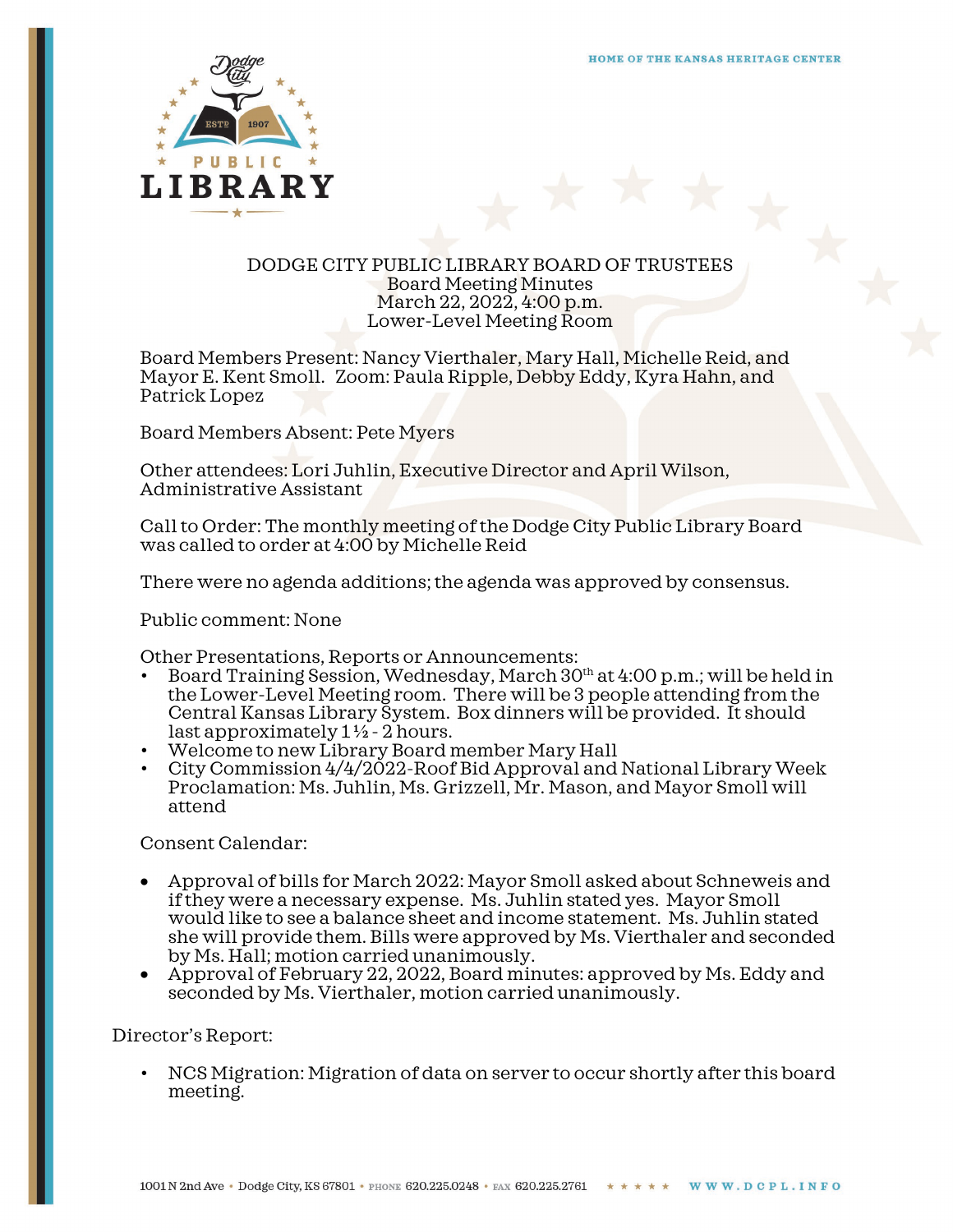

- Personnel Updates: Mr. Mason started as Archives Librarian in KHC on 3/3/2022. Ms. Grizzell signed her lease on 3/22/2022 and will do some virtual work starting 3/21/2022 with anticipated on-site beginning of April 2022. Ms. Hahn's last day will be 3/31/2022. Ms. Ortiz' last day was
- 3/19/2022. Ms. Juhlin will be advertising for her position next week.<br>Sunflower to Landmark transition: Our current credit card processing was set up under Diedre Lemon's personal social security number and we are not able to transfer bank information. Ms. Juhlin is working with the bank on an option tied to our current account since we are a governmental entity. Ms. Juhlin anticipates closing out the Sunflower accounts by the end of
- $\bullet$  Building: We are still waiting on approval of the bid for the roof. Ms. Juhlin stated that trying to meet with Nick is almost impossible. See more on this below under Old Business – Capital Improvement Requests

Board Member Reports/Comments: Ms. Ripple stated that she loves the library's technical education. Ms. Reid stated that they don't need the monthly reports from Jhackelin, Eve, Carissa, and Kyra. It's fine to funnel this information through Ms. Juhlin

- Old Business: Designation of Members for Standing Committees: Personnel, Finance, Building, and Policy: Ms. Juhlin asked Ms. Hall which committee(s) she would like to be a part of. Ms. Hall stated she would like to be in the Personnel committee. Ms. Juhlin would like to set up the first meeting over the next month and it can be via email.
	- Discussion of pay scale updates: Ms. Juhlin stated that to attract more qualified people we need to raise our pay scale. We can afford to do this because we are not hiring for an in-house IT tech. Ms. Ripple stated that we should be clear that employee benefits are part of the pay. She suggested the personnel committee meet before the next board meeting to discuss this further.
	- Budget 2023 Discussion:
		- o Capital Improvement Requests: Ms. Juhlin had a conversation with Melissa McCoy in which the library committed to paying \$25,000 - \$50,000 upfront and payments of \$5,000 per year for the next 5 years, dependent on budget approval. Ms. McCoy sent the latest MOU (10/17/2016) via email on 3/22/2022. She stated that the City Manager will present a recommendation at the next city commission meeting on 4/4/2022 for approval of the roof if the library contributes \$150,000 to be paid back over a 3-year period, beginning with the 2023 budget.
		- o Other priorities: Ms. Juhlin asked that you let her know before 5/1/2022 because that is the city deadline. We will approve the budget next board meeting.

New Business: